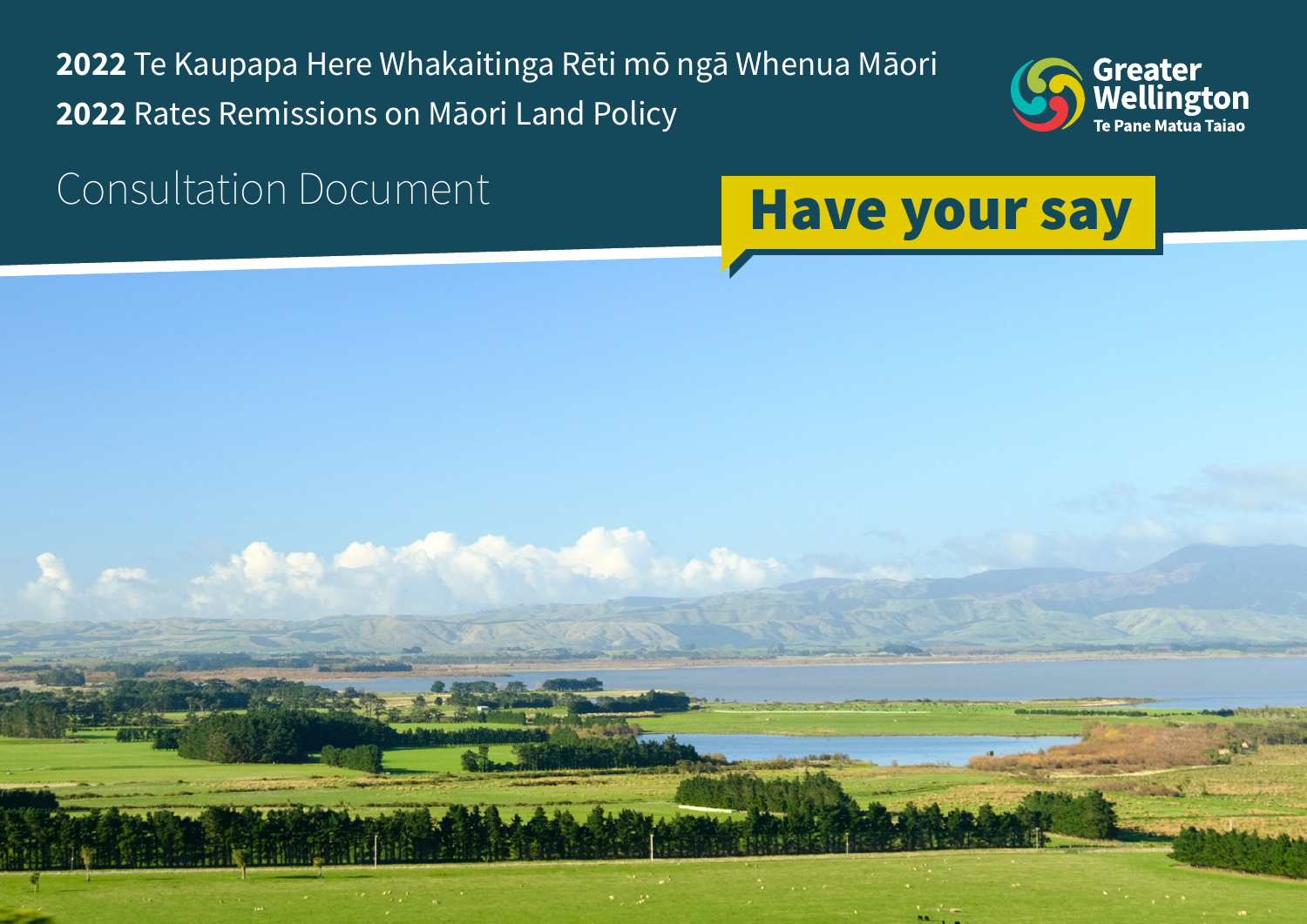# 2022 Rates Remissions on Māori Land **Policy**

Greater Wellington Regional Council (Greater Wellington) proposes to make changes to the Rates Remissions and Postponements on Māori Freehold Land Policy. This will become known as the Rates Remissions on Māori Land Policy.

Greater Wellington is reviewing the policy following changes to the Local Government Act support to owners of whenua Māori to look after the whenua for current and future generations.

2002 and Local Government (Rating) Act 2002 that took effect in July 2021, which included significant changes to the rating of whenua Māori. The proposed changes to the policy will ensure it is up to date and compliant with the legislation for rating of whenua Māori and the principles of Te Ture Whenua Māori Act 1993, and offer wider As part of the review of this policy, Greater Wellington has considered the option of retaining the existing policy and has decided instead to consult on the proposed changes in this document as these better align with Council's strategic priority of improving outcomes for mana whenua and Māori, and with Council's adopted Māori Outcomes Framework.

While this policy particularly affects Māori landowners in the Wellington region, everyone in our community may have an interest and is invited to provide a submission on the proposed changes to the policy.

## We invite you to Have Your Say

The Rates Remissions on Māori Land Policy is now open for feedback. This is your opportunity to let us know what you think about the proposed changes to the policy. If the online survey isn't for you, feel free to email us your thoughts to [whenuamaori@gw.govt.nz](mailto:whenuamāori@gw.govt.nz) (Please don't forget to let us know if you want to speak to your submission too)

You can choose how you have your say. We have prepared an easy **online submission form** that you can do on almost any device and almost anywhere you want. A submission form is also attached for your convenience, feel free to complete and return to any of the below:

#### **Email**

[whenuamaori@gw.govt.nz](mailto:whenuam%C4%81ori%40gw.govt.nz?subject=)

**Post** Whenua Māori c/o Greater Wellington Regi Council office PO Box 11646 Manners St, Wellington City, 6142

|       | Drop it off at one of our offices: |
|-------|------------------------------------|
|       | • 100 Cuba Street, Te Aro          |
| ional | Wellington City, 6011              |
|       | • 1056 Fergusson Drive             |
|       | Upper Hutt City, 5140              |

• 34 Chapel Street Masterton, 5840

- 100 Cuba Street, Te Aro Wellington City, 6011
- 1056 Fergusson Drive Upper Hutt City, 5140
- 34 Chapel Street Masterton, 5840

**If you would like a hardcopy of this document,** please email [whenuamaori@gw.govt.nz](mailto:whenuamāori@gw.govt.nz) and advise us how many copies you require and where you would like us to them to, and we will them to you ASAP. Please let us know before **23 April 2022** to allow for delivery in time for you to make your submission.

# 2022 Te Kaupapa Here Whakaitinga Rēti mō ngā Whenua Māori

E tūtohi ana a Te Pane Matua Taiao ki te panoni i te Kaupapa Here Whakaitinga Rēti me Whakatārewa hoki mō ngā Whenua Māori Herekore. Ka kīia ko Te Kaupapa Here Whakaitinga Rēti mō ngā Whenua Māori.

E arotakehia ana e Te Pane Matua Taiao te kaupapa here nei i muri i ngā panonitanga ki te Ture Local Government 2002 me te Ture Local Government (Rating) 2002 i whakamanahia i te Hōngongoi 2021, e pāngia nuitia ana ki te rēti o ngā whenua Māori. Ko ngā panonitanga ki te kaupapa here kia tika i te wā iti nei, kia hāngai hoki ki ngā ture mō te rēti whenua Māori me ngā mātāpono o Te Ture Whenua Māori 1993, me te toro āwhina whānui ki te hunga whaipānga o ngā whenua Māori kia tiakina te

whenua mō ngā whakatupuranga o te nāianei me te āpōpō.

Ahakoa ka pāngia tēnei kaupapa here ki te hunga whaipānga whenua Māori ki te rohe o Pōneke, ka whai wāhi mai ngā tāngata katoa o tō mātou hapori, ā, e pōwhiritia rātou ki te tuku whakaaro mō ēnei panonitanga ki te kaupapa here.

Hei tāpiri ki te arotake o tēnei kaupapa here, i whiriwhirihia e Te Pane Matua Taiao kia puritia tēnei kaupapa here, engari e whāia ana kia uiui haere me ngā panoni tūtohi kei tēnei pukapuka i te mea e hāngai ake ana ēnei ki te rautaki matua o te Kaunihera ki te whakatika ake i ngā hua mō te mana whenua me te Māori, tae noa ki te Rautaki Hua Māori kua whakaaetia e te Kaunihera.

## E tono atu ana ki a koe kia Kōrero Mai

Tāria ana ngā whakahoki kōrero ki Te Kaupapa Here Whakaitinga Rēti mō ngā Whenua Māori. Koinei tō wā ki te whakapā mai ki a mātou ki te whakatakoto i ō whakaaro mō ngā

tūtohinga panonitanga o te kaupapa here.

Māu e whiriwhiri me pēwhea koe e kōrero mai. Kua whakaritea e mātou tētehi puka ā-ipurangi ngāwari

e taea ana i runga i te nuinga o ngā hangarau, ā, ki hea kē atu. Mehemea kāore tēnei momo puka ā-ipurangi e pai ana ki a koe, tēnā, imēra mai ō whakaaro ki [whenuamaori@gw.govt.nz](mailto:whenuamāori@gw.govt.nz) (Kaua e wareware ki te kī mai mehemea e pīrangi ana koe ki te kōrero hoki ki tō pukapuka).

E tāpirihia ana hoki tētehi pukapuka hei mahi māu, ā, whakakīia, whakahokia ki tētehi o ēnei i raro nei:

**Email**

#### **Post**

[whenuamaori@gw.govt.nz](mailto:whenuam%C4%81ori%40gw.govt.nz?subject=) Whenua Māori c/o Greater Wellington Regional Council office PO Box 11646 Manners St, Wellington City, 6142

#### **Drop it off at one of our offices:**

**Ki te pīrangi koe ki tētehi tānga o tēnei pukapuka tonu,** tēnā, imēra [whenuamaori@gw.govt.nz](mailto:whenuamāori@gw.govt.nz) me ngā whakamārama mai kia hia ngā kape māu me te wāhi kia tukuna atu ai e mātou, ā, ka wawe tuku atu ki a koe ASAP. Whakapā mai **i mua i te 23 o Paengawhāwhā 2022** kia tae atu ki a koe ki te whakarite i tō pukapuka.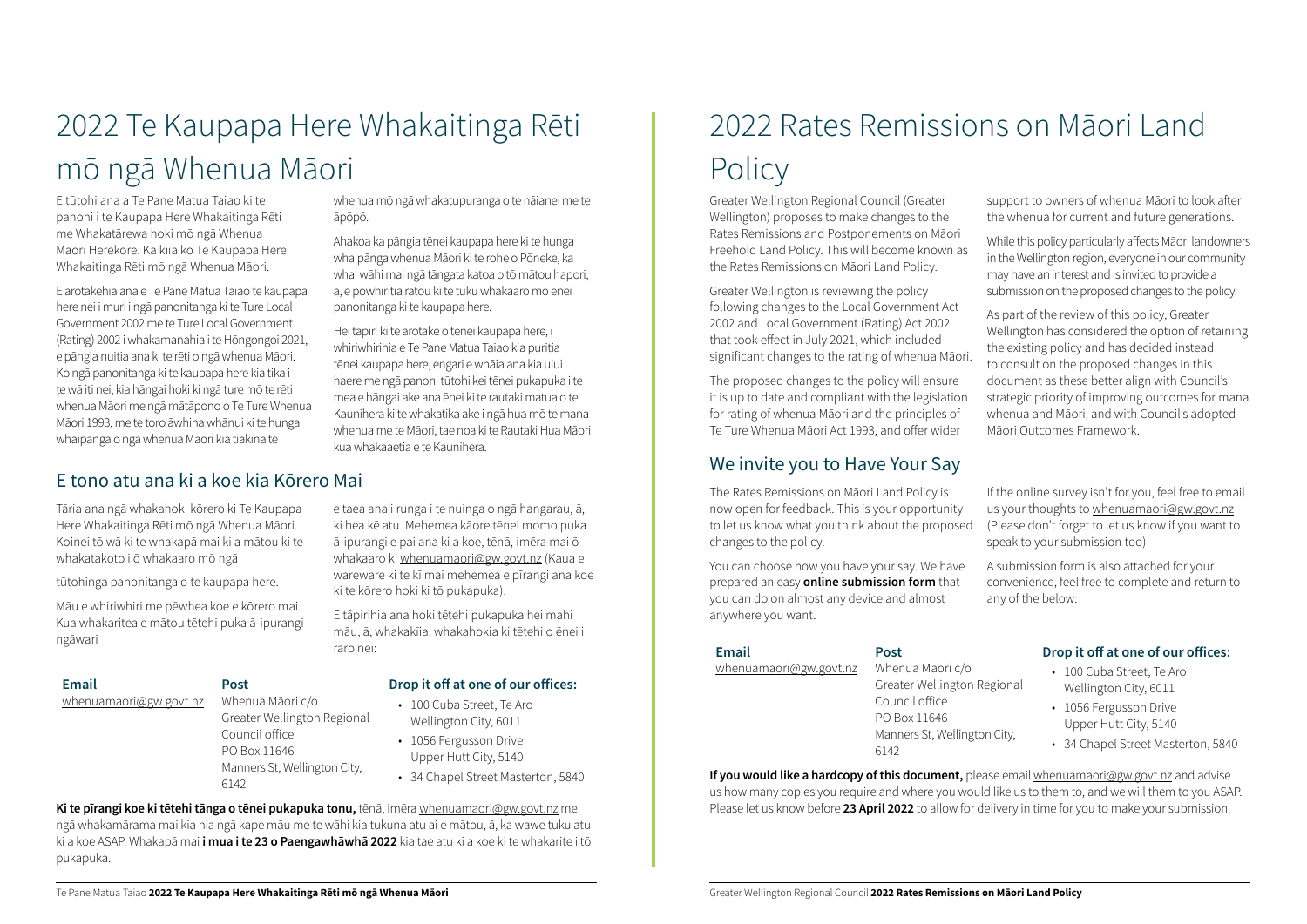## What you need to know

#### **What is the Rates Remissions on Māori Land Policy?**

#### **What other financial policies does Greater Wellington have?**

Greater Wellington has three main financial policies that support the Long Term Plan. They are:

- Revenue and Financing Policy
- The Treasury Risk Management Policy
- The Rate Remission and Postponement Policies for general land issues

All councils are required to have a policy on rates remissions and postponements on Māori freehold land. This policy sets out the criteria under which Greater Wellington will consider applications for remissions and postponements on Māori freehold land in the region. Following the changes to the Local Government (Rating) Act in July 2021, many of the Māori freehold land properties which previously would have been eligible for a rates remission are now treated as non-rateable as the land is unused. This means that rates are not charged against the property in the first instance so no remission needs to be applied for.

You can find out more about GW financial policies [here.](https://ltp.gw.govt.nz/supporting-policies/)

#### **What other financial policies are being currently reviewed?**

A rates remission is when Council agrees to waive the obligation to pay rates on a property in a particular financial year. A postponement is when Council agrees that rates for a particular financial year can accumulate against the property to be paid in the future. Greater Wellington is proposing to consider applications for remissions on whenua Māori that is not in Māori freehold title, in the following areas: • Land converted from Māori freehold title to general title by a status order change under

Greater Wellington is also reviewing the Revenue and Financing Policy. Several proposed changes have been made to the policy, including some funding methods, and some new activity rates. We believe the proposed changes makes the policy more equitable, fair, and beneficial to everyone in the region.

### **What's changing?**

- the Māori Affairs Amendment Act 1967
- Land returned through Treaty settlements, where:
	- **-** The land is not generating a commercial return; and
	- **-** The Crown had not been paying rates on the land prior to its transfer to Māori ownership
- Land in general title owned collectively by Māori that meets the criteria of the policy
- Māori land under development that is in general title

We are also proposing changes to administration of the policy:

- Extending the duration of remissions granted from one year to three years
- Removing postponement of rates on Māori land from the policy

This consultation document includes an overview of the proposed changes, why the changes are being proposed and some examples of what this might mean in practice. We encourage you to read the full policy as well as this document before making a submission: [https://www.](https://www.haveyoursay.gw.govt.nz/maori-land-rates-remissions) [haveyoursay.gw.govt.nz/maori-land-rates](https://www.haveyoursay.gw.govt.nz/maori-land-rates-remissions)[remissions](https://www.haveyoursay.gw.govt.nz/maori-land-rates-remissions)

## Ko ngā mea kia mōhio ai koe

#### **He aha te Kaupapa Here Whakaitinga Rēti mō ngā Whenua Māori?**

Katoa ngā kaunihera me whai kaupapa here e pā ana ki te whakaitinga, whakatārewa hoki i ngā rēti mō ngā whenua Māori herekore. Kei tēnei kaupapa here e takoto ana ngā paearu ka whakamahia e Te Pane Matua Taiao ki te whiriwhiri i ngā tono kia whakaitihia, kia whakatārewatia hoki ki runga i ngā whenua Māori herekore i te rohe.

Ko te whakaitinga rēti nei, ko te whakaaetanga o te Kaunihera ki te hiki i te kawenga ki te utu rēti ki runga i tētehi whenua i tētehi tau pūtea. Ko te whakatārewatanga nei, ko te whakaaetanga o te Kaunihera ki te putu i ngā nama o te whenua i tētehi tau pūtea kia utua hei te wā heke.

#### **He aha atu ngā kaupapa here arumoni o Te Pane Matua Taiao?**

E toru ngā kaupapa here arumoni matua o Te Pane Matua Taiao hei tautoko i te Mahere Pae Tawhiti. Ko ērā:

- Ko te Kaupapa Here Revenue me Financing
- Ko te Kaupapa Here Treasury Risk Management
- Ko ngā Kaupapa Here Whakaitinga me Whakatārewa mō ngā whenua whānui

E taea ana e koe ētehi atu taipitopito mō ngā kaupapa here o Te Pane Matua Taiao ki konei.

#### **He aha atu ngā kaupapa here arumoni e arotakengia ana i tēnei wā?**

Kei te arotakengia hoki e Te Pane Matua Taiao te Kaupapa Here Revenue me Financing. Kua panonitia ētehi wāhanga o te kaupapa here, pēnei i ētehi tukanga tuku moni me ētehi rēti hou. E whakapono ana mātou ko ēnei panonitanga o te kaupapa here e matatika ana, e tōkeke ana, ā, e whai painga ana te katoa i te rohe.

#### **He aha ngā panonitanga?**

I muri mai i ngā panonitanga ki te Ture Local Government (Rating) i te Hōngongoi 2021, ko ngā whenua Māori herekore i māraurau o mua mō te whakaitinga rēti, ka huri hei whenua rēti kore i te mea kāore i te whakamahia. E mea ana, kāore e namahia rēti te whenua, nā reira kāore he take ki te tono whakaitinga rēti.

E tūtohi ana Te Pane Matua Taiao ki te whiriwhiri i ngā tono whakaitinga ki runga i te whenua Māori kāore e mau taitara whenua Māori herekore, ki ēnei whakaritenga:

- Ki te whenua i whakawhiti hei taitara herekore Māori ki te taitara whānui nā te whakahau whakawhiti i raro i te Ture Māori Affairs Amendment 1967
- Ki ngā whenua i whakahokia e ngā whakataunga Tiriti; ā,
	- **-** Kāore i te whai whakahokinga arumoni; ā,
	- **-** Kāore i utua e te Karauna ngā rēti whenua i mua i te whakawhitinga ki ngā whaipānga Māori
- Ki te whenua e mau taitara whānui ana e whaipāngahia ana e te Māori e whakatutuki ana i ngā paearu o te kaupapa here
- Ki ngā whenua Māori e whakatupuria ana, e mau taitara whānui ana

E tūtohi ana hoki mātou ki te panoni i te whakahaeretanga o te kaupapa here:

- Kia whakarahi ake i te roanga o ngā whakaitinga mai i te kotahi tau ki ngā tau e toru
- Kia whakakore ake i te whakatārewatanga rēti i runga i ngā whenua Māori mai i te kaupapa here

Kei tēnei pukapuka uiuinga tētehi tirohanga whānui o ngā panonitanga e tūtohia ana, he aha hoki e pēnei ai me ētehi tauira o te whakatinanatanga o ēnei mahinga. E akiaki ana mātou i a koe kia pānuitia katoatia te kaupapa here me tēnei pukapuka i mua i tō tono mai: [https://www.haveyoursay.gw.govt.nz/maori-land](https://www.haveyoursay.gw.govt.nz/maori-land-rates-remissions)[rates-remissions](https://www.haveyoursay.gw.govt.nz/maori-land-rates-remissions)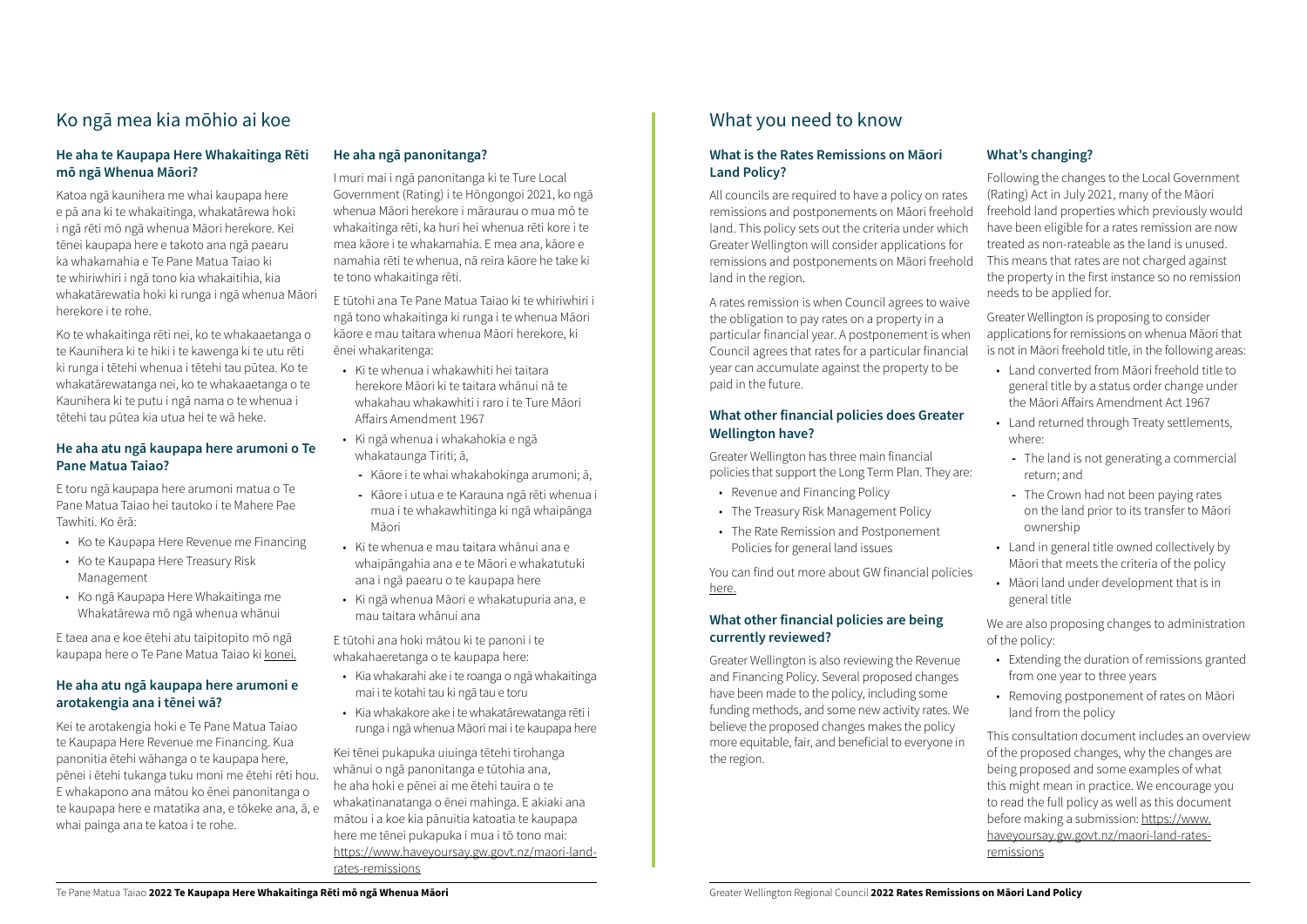## Māori Freehold Land

The existing Greater Wellington policy already provides for rates remissions on Māori freehold land in the region, and this is not suggested to change. What has changed in the last year is that a large number of Māori freehold properties that were eligible for a remission are now classified as non-rateable as they are considered unused land under the Local Government (Rating) Act. We encourage Māori freehold landowners to check with their local council whether their land is considered rateable or non-rateable following the changes to the legislation. If your land is rateable, take a look at the criteria for a rates remission under our policy and consider making an application if you think you may be eligible.

#### **Criteria**

Greater Wellington will give a remission of up to 100 percent of all rates due for eligible land for the years for which it is granted based on the extent to which the remission of rates will:

- 1. Support the use of the land by owners for traditional purposes
- 2. Support the relationship of Māori and their culture and traditions with their ancestral lands
- 3. Avoid further alienation of Māori freehold land
- 4. Facilitate any wish of the owners to develop the land for economic use intention 5. Recognise and take account of the presence of wāhi tapu that may affect the use of the land
- for other purposes
- 6. Recognise and take account of the importance of the land in providing economic and infrastructure support for marae and associated papakainga housing (whether on the land or elsewhere)
- 7. Recognise and take account of the importance of the land for community goals relating to: a. The preservation of the natural character of the coastal environment
- - b. The protection of outstanding natural features
	- c. The protection of significant indigenous vegetation and significant habitats of indigenous fauna
- 8. Recognise the level of community services provided to the land and its occupiers 9. Recognise matters related to the physical accessibility of the land
- 

## Ko te Whenua Māori Herekore

Ko tā Te Pane Matua Taiao kaupapa here o nāianei e whakahaere ana i te whakaitinga rēti mō ngā whenua Māori herekore ki tēnei rohe, ā, kāore e panoni i tērā. Ko ngā rerekētanga i puta i tērā tau, he nui ngā whenua Māori herekore e māraurau ana mō te whakaitinga kua huri kē hei whenua rēti kore i te mea he whenua kāore e whakamahia ana ki tā te Ture Local Government (Rating).

E akiaki ana mātou i te hunga whaipānga whenua Māori herekore ki te whakapā atu ki ō rātou kaunihera ā-rohe mehemea kua tau ki ō rātou whenua he nama rēti, he kore rēti i runga i ngā panonitanga ki te ture. Ki te namahia tō whenua, tirohia ngā paearu mō te whakaitinga rēti i tā mātou kaupapa here me te whiriwhiri koe kia tuku mai tētehi tono mehemea e āhei ana.

#### **Paearu**

Ka hoatu e Te Pane Matua Taiao he whakaitinga e eke ana ki te 100 ōrau o ngā nama rēti mō ngā whenua māraurau mō ngā tau e whakaaetia ana, ā, me te nui o te whakaitinga rēti i runga i te pānga ki ēnei:

- 1. Ki te tautoko i te whakamahinga o te whenua o te hunga whaipānga mō ngā kaupapa tuku iho
- 2. Ki te tautoko i te hononga o te Māori ki ō rātou ahurea, kaupapa tuku iho hoki o ō rātou whenua taketake
- 3. Ki te kaupare i te rironga anō o te whenua Māori herekore
- 4. Ki te whakahaere i ngā tūmanako o te hunga whaipānga ki te whakatupu i te whenua hei rawa ōhanga
- 5. Ki te mōhio, ki te whakaaro hoki mō ngā wāhi tapu, me te pānga atu o tēnei ki te whakamahinga o te whenua
- 6. Ki te mōhio, ki te whakaaro hoki i te hiranga o te whenua ki te tautoko i te ōhanga, i te hanganga mō ngā marae me ngā whare papakāinga (mehemea ki te whenua, ki wāhi kē rānei)
- 7. Ki te mōhio, ki te whakaaro hoki mō te hiranga o te whenua ki ngā kaupapa ā-hapori e pā ana ki te:
	- a. tiakitanga o te māoritanga o te taiao tai
	- b. tiakitanga o ngā mīharotanga
	- c. tiakitanga o ngā hua taketake nui me ngā nohoanga o ngāi kīrehe
- 8. Ki te mōhio ki ngā ratonga ā-hapori ki te whenua me ngā kainoho
- 9. Ki te mōhio ki ngā āheinga o te whenua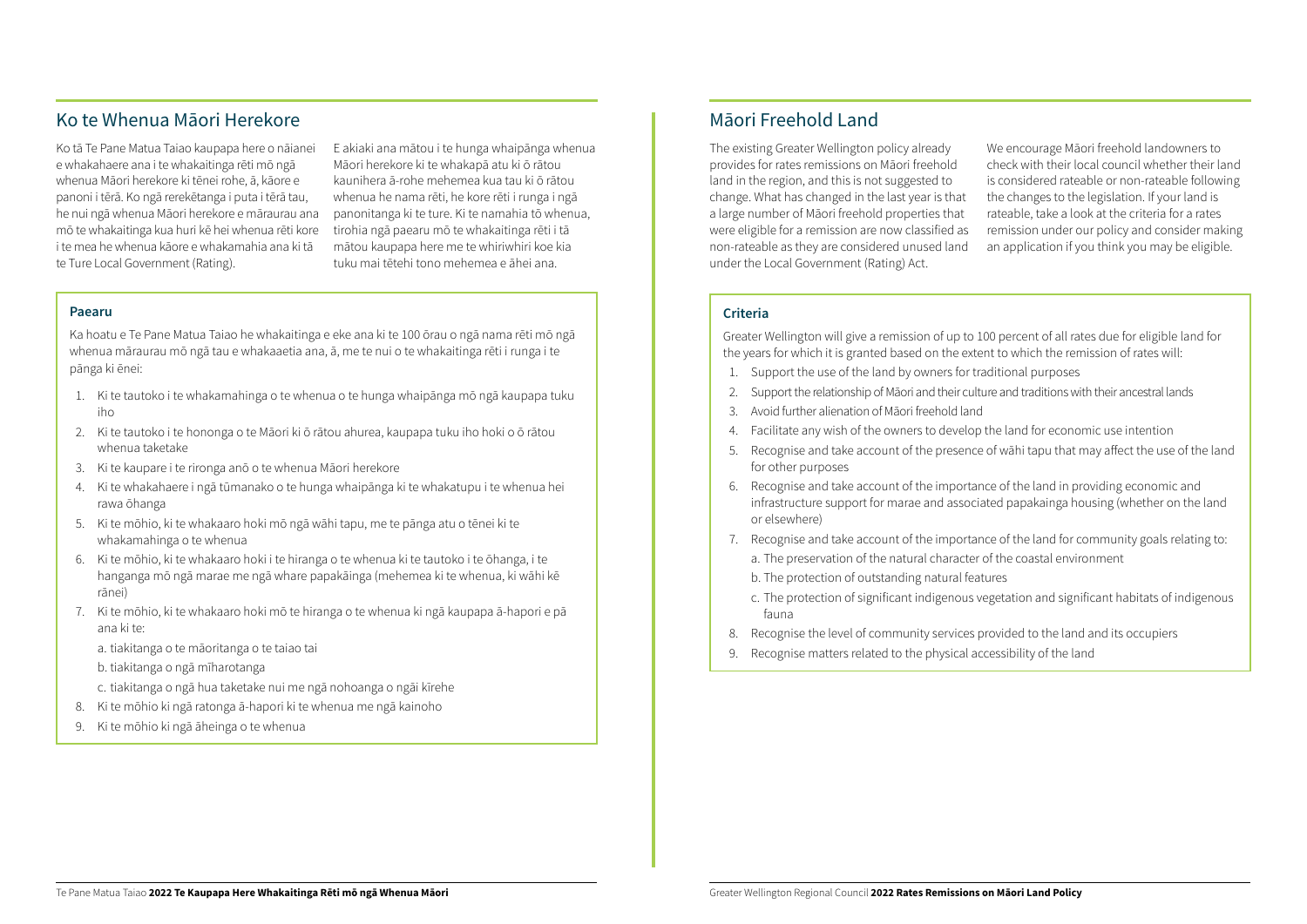## Land converted from Māori freehold to general title

As a result of the Māori Affairs Amendment Act 1967, a large number of Māori freehold land blocks were compulsorily converted to general title. Many Māori landowners did not know this had happened to their land at the time, and some are not aware even today about the change in the status of their land. These changes can have big impacts on how land is treated by councils for rating purposes though, as well as making it easier for land to be sold to non-Māori. Land in general title is not currently eligible for a rates remission under this policy.

#### **What we are proposing to change:**

Greater Wellington is proposing that land which was converted from Māori freehold to general title in this way be treated the same as Māori freehold land under our policy

#### **Why are we proposing to do this?**

This will mean that Māori landowners of general land, if they can show that their land status was changed as a result of the Māori Affairs Amendment Act 1967, will be eligible for a rates remission under the same criteria and conditions as Māori freehold land in our policy. The only requirement is that current owners must be a descendant of the landowners at the time of the status order change under the 1967 Act.

## Collectively owned Māori land in general title

A lot of Māori land is home to marae, papakāinga, wāhi tapu and wāhi tupuna, as well as significant areas of native forest and other natural landscapes. At the moment our policy only offers a rates remission for Māori freehold land that is used in this way.

#### **What we are proposing to change:**

Our proposal is that collectively owned Māori general land will also be able to be considered for a rates remission in future, where it meets the criteria required for remissions in the policy.

#### **Why are we proposing to do this?**

This will enable whānau, hapū and iwi to apply for a rates remission on general land to support the retention of land in Māori ownership. Examples of how this may benefit Māori could include wāhi tapu. This is intended to help protect the wāhi tapu as well as support Māori ownership of more land of significance to Māori. Another example is that mātāwaka marae, which are not usually located on or near Māori freehold land, can apply for a rates remission for papakāinga and other infrastructure that supports marae but is located on general land. This will provide support to all marae communities in the region to ensure their whānau can live near marae, support marae and participate fully in the life of marae.

## Ko te whenua i whakawhiti hei whenua Māori herekore ki te

### taitara whānui

I runga i te Ture Māori Affairs Amendment 1967, he maha ngā poraka whenua Māori herekore i whakaturehia ki te taitara whānui. Ko te nuinga o ngā whenua whaipānga Māori kāore i te mōhio i pēneitia ō rātou whenua i tērā wā, ā, kāore hoki ētehi i tēnei rā tonu i te mōhio ki tēnei panonitanga ki runga i ō rātou whenua.

 Ka nui te pānga atu o ēnei panonitanga ki runga i ngā whenua i runga i ngā whakahaeretanga o ngā kaunihera mō te nama rēti, me te ngāwari hoki ki te hoko atu i te whenua ki a tauiwi. Ko ngā whenua taitara whānui kāore i te māraurau ki ngā whakaitinga rēti i raro i tēnei kaupapa here.

#### **Ko ā mātou panonitanga e tūtohi ana:**

E tūtohi ana Te Pane Matua Taiao, ko te whenua i whakawhiti atu i te whenua Māori herekore ki te taitara whānui mā tēnei ara, kia rite tōna āhua ki te whenua Māori herekore i raro i tā mātou kaupapa here.

#### **He aha mātou e pēnei ai?**

E mea ana, ko te hunga whaipānga Māori o ngā whenua whānui, mehemea e taea ana e rātou te whakaatu mai nā te Ture Māori Affairs Amendment 1967 i pēnei ai, e māraurau ana mō te whakaitinga rēti i raro i ngā paearu me

ngā here o te whenua Māori herekore i roto i tā mātou kaupapa here. Ko tētehi here, ko te hunga whaipānga he uri nō ngā kaiwhaipānga tūturu i te wā o te whakahau whakawhiti i raro i te Ture 1967.

## Ko te whenua Māori nō te Māori ki roto i te taitara whānui

He nui te whenua Māori te kāinga mō te marae, papakāinga, wāhi tapu, wāhi tūpuna, me ētehi wāhi hirahira pērā i te ngahere taketake, i te whenua māori. I tēnei wā tonu, ko tā mātou kaupapa here mō te whakaitinga rēti mō ngā whenua Māori herekore e whakamahia pēneitia ana.

#### **Ko ā mātou panonitanga e tūtohi ana:**

Ko tā Te Pane Matua Taiao tūtohi, ko te whenua Māori nō te Māori e mau nei i te taitara whānui ka whiriwhirihia mō te whakaitinga rēti hei te wā, ki te whakatutukihia ngā paearu mō te whakaitinga i roto i te kaupapa here.

#### **He aha mātou e pēnei ai?**

He āheinga mō ngā whānau, hapū, iwi ki te tono i te whakaitinga rēti mō ngā whenua whānui kia tautoko i te pupuri o te whenua ki te Māori. He painga pea mō te Māori ka piri atu te wāhi tapu. He mea tiaki i te wāhi tapu me te tautoko i te hunga whaipānga Māori ki te mārama i te hiratanga ake o te whenua.

Ko tētehi atu tauira, ko ngā marae mātāwaka kāore e tū, e tata rānei ki te whenua Māori

herekore, kua āhei hoki ki te tono i te whakaitinga rēti mō ngā papakāinga me ētehi atu hanganga e tautoko ana i te marae, engari e tū kē ana ki runga i te whenua whānui. He tautoko tēnei ki ngā hapori marae katoa i te rohe kia taea e ō rātou whānau te noho tata ki te marae, tautoko i te marae me te kuhukuhu ki roto i ngā nekeneke katoa o te marae.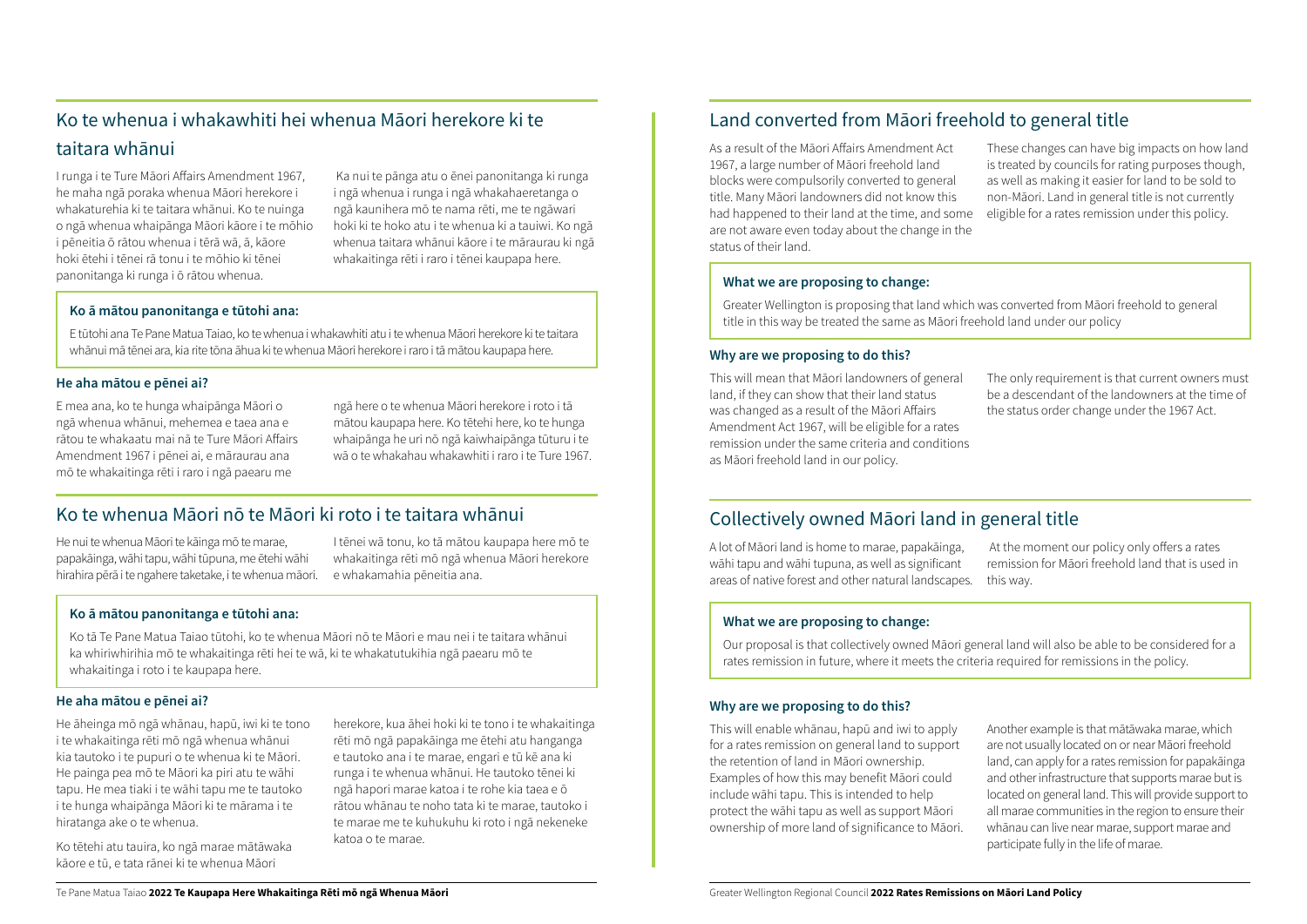## Land returned through Treaty settlements

Almost all land returned through Treaty settlements is in general title and as a result, this land is not eligible for rates remissions under the current Greater Wellington policy.

#### **What we are proposing to change:**

Greater Wellington is proposing to include land returned through Treaty settlements where: • No commercial return is being made on the land; and • The Crown was not previously paying rates on the land; and

- 
- 
- The land meets the criteria set out in the policy

#### **Why are we proposing to do this**

Treaty settlements can include the return of land with conditions that make the land rateable where this may not have been the case while in Crown ownership, land that is used for the benefit of iwi, hapū, whānau or the wider community, or return of land with commercial potential that is not immediately realised. Greater Wellington looks to support the aspirations of mana whenua post-settlement, and rates remissions on these properties is one way we can do so.

## Māori land under development

Changes to the Local Government (Rating) Act included the ability for owners of Māori freehold land to apply for a remission to cover the period in which the land is being developed, if it meets certain criteria.

#### **What we are proposing to change**

This proposed change to Greater Wellington's policy will mean that general land that is collectively owned by Māori, can be considered for a remission under the below criteria: • benefits to the district by creating new employment opportunities

- 
- benefits to the district by creating new homes
- benefits to the council by increasing the council's rating base in the long term
- benefits to Māori in the district by providing support for marae in the district
- benefits to the owners by facilitating the occupation, development, and utilisation of the land

#### **Why are we proposing to do this?**

Including general land in Māori collective ownership in the scope of the policy means that the opportunities and benefits of land development are available to mana whenua in all parts of the region, regardless of land status. For example, including the provisions for Māori land under development means that an iwi or hapū group could purchase land, lead a housing development for whānau, receive a rates remission for the duration of the development process, and then once the homes are completed and occupied by whānau, the rates remission would end.

## Ko ngā whenua i whakahokia e ngā whakataunga Tiriti

Ko te nuinga o ngā whenua i whakahokia e ngā whakataunga Tiriti e taitara whānui ana, ā, i runga i tā Te Pane Matua Taiao kaupapa here o nāianei, kāore ēnei whenua e māraurau ana ki te whakaitinga rēti.

### **Ko ā mātou panonitanga e tūtohi ana:**

Kei te kōkirihia e Te Pane Matua Taiao ki te whakapiri atu ngā whenua i whakahokia e ngā whakataunga Tiriti, engari:

- Kāore i te whai whakahokinga pūtea ki runga i te whenua
- Kāore i utua e te Karauna ngā nama rēti o mua
- Ka ea e te whenua ngā paearu e whakarārangi ana ki te kaupapa here

**He aha mātou e pēnei ai?**

I roto pea i ngā whakataunga Tiriti ko te whakahoki i te whenua me ngā here; ka nama rēti te whenua ahakoa kāore pea i pērā i te wā i te Karauna, ka whakamahia te whenua hei painga mō ngā iwi, hapū, whānau me te hapori whānui, ka whakahokia te whenua i runga anō i te

pitomata arumoni kāore anō kia puta. E hiahia ana Te Pane Matua Taiao ki te tautoko i ngā tūmanako o te mana whenua i muri i te whakataunga, ā, ko te whakaitinga rēti ki ēnei whenua tētehi huarahi tautoko e taea ana e mātou.

## Ko te whakatupu i te whenua Māori

Ko ngā panonitanga ki te Ture Local Government (Rating) e āhei ana te hunga whaipānga o te whenua Māori herekore ki te tono mō te

whakaitinga mō te wā e whakatupuria ana te whenua, e tutuki ana hoki i ētehi paearu.

#### **Ko ā mātou panonitanga e tūtohi ana**

Ko tēnei panonitanga ki te kaupapa here o Te Pane Matua Taiao e āhei ana te hunga whaipānga Māori o te whenua whānui kia whiriwhirihia he tono whakaitinga nā rātou i raro i ēnei paearu:

- ngā painga ki te rohe mā te whakatū whiwhinga mahi
- ngā painga ki te rohe mā te whakatū whare hou
- ngā painga ki te kaunihera mā te whakawhānui i tā te kaunihera papa rēti i te takanga wā roa
- ngā painga ki te Māori i te rohe mā te tautoko i ngā marae i te rohe
- ngā painga ki te hunga whaipānga mā te whakanoho, whakatupu, whakamahi hoki o te whenua

#### **He aha mātou e pēnei ai?**

Mā te tāpiri ki te kaupapa here i te whenua whānui e puritia ana e te Māori, he āheinga, he painga hoki o te whakatupu whenua mō te mana whenua ki ngā wāhi katoa o te rohe, ahakoa te tū a te whenua. Hei tauira, mā te tāpiri o te whenua Māori e whakatupuria ana, e taea ana e te iwi, e tētehi

hapū rānei ki te hoko i te whenua, whakahaere whakatū whare mō ngā whānau, whakawhiwhia ki te whakaitinga rēti mō te roanga o te wā e whakatupuria ana, ā, ka mutu te whakatū whare me te noho o ngā whānau, ka mutu te whakaitinga rēti.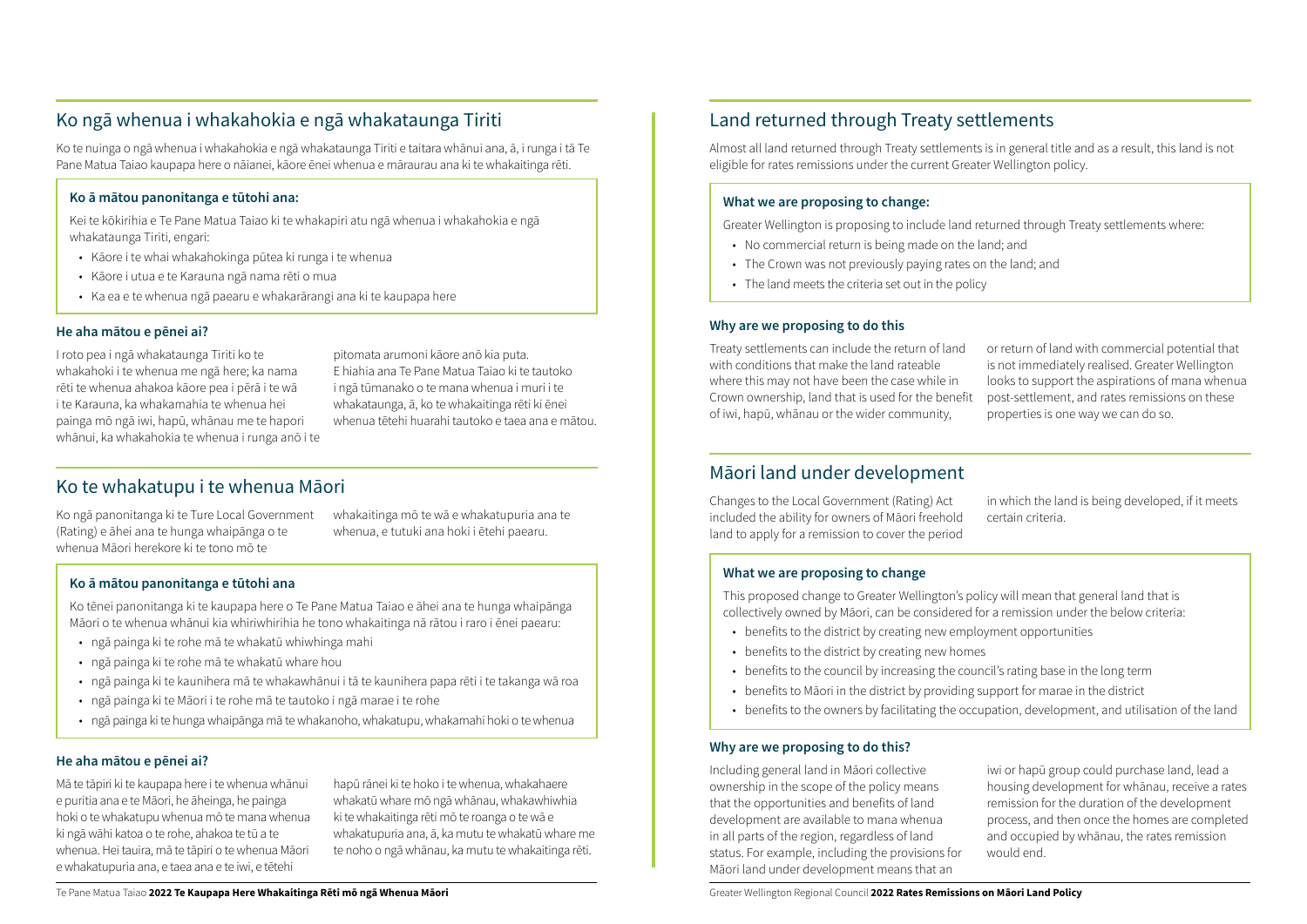## Administration changes

There are two notable changes for the administration of the policy to highlight also. These relate to: • the duration of each remission that is granted, and

- 
- the removal of rates postponements as an option from the policy.

#### **What we are proposing to change:**

Greater Wellington is proposing to extend the term of the remissions from one to three years. The Council would retain the ability to cancel a remission or reduce the term of a remission if the criteria are no longer being met.

Greater Wellington is also proposing to remove the option rates postponements on Māori land from the policy.

#### **Why are we proposing to do this?**

The change to the duration of the remission means owners will only need to apply for a rates remission once every three years and will have security about the remission being in place for three years, unless eligibility changes during that time. The nature of Māori land eligible for remissions under this policy realistically means that the criteria is met on a medium to long term basis, rather than any shorter period.

The intention would be to align the three year period with our Long Term Plan cycle to help provide certainty around the costs of running these remissions. Lastly, the length of the remission period being three years will offer greater certainty to landowners in planning for the best use of their land.

Removing the option of postponements on Māori land is proposed for several reasons.

Postponements of rates are rarely utilised, and Greater Wellington does not currently have any rates postponements in place on Māori freehold land. Rates postponements are usually recovered by councils on the future sale of a property, however this runs contrary to the purposes of Greater Wellington's policy objectives to prevent further alienation of Māori from their land. Postponements also create long term debt against land which is something that both Greater Wellington and the government are looking to avoid for Māori land. Rates postponement in cases of hardship or other extenuating circumstances can still be considered by Council for Māori land under Greater Wellington's general postponements policy, should this ever be required.

## Ko ngā panoni Whakahaere

E rua ngā panoni nui mō te whakahaere o te kaupapa here. E pā ana ēnei ki:

- te roa o tēnā whakaitinga, o tēnā whakaitinga ka whakaaetia, ā,
- te whakakorenga o te rēti whakatārewa hei whiringa mai i te kaupapa here

#### **Ko ā mātou panonitanga e tūtohi ana:**

E kōkirihia ana e Te Pane Matua Taiao kia whakarahi ake i te wā o te whakaitinga mai i te kotahi tau ki te toru tau. Ka puritia tonutia te mana e te Kaunihera ki te whakakore i te whakaitinga, ki te whakapoto i te wā o te whakaitinga ki te kore e tutukihia ana ngā paearu.

E tūtohi ana Te Pane Matua Taiao ki te whakakore i te whiringa whakatārewa rēti mō ngā whenua Māori mai i te kaupapa here.

#### **He aha mātou e pēnei ai?**

Ko te panoni i te wā o te whakaitinga e mea ana, kotahi te wā i ia toru tau ka tono atu te hunga whaipānga mō te whakaitinga rēti me te mōhio pū ka pēnei te whakaitinga mō ngā tau e toru, māna, ka rerekē te māraurau i tērā wā. Ko ngā whenua Māori e māraurau ana ki te whakaitinga i raro i tēnei kaupapa here e mea ana, ka whakatutuki i ngā paearu i te wā roa ki te roa rawa, kaua i te wā poto. Ko te whai kia hāngai te toru tau ki tā mātou Pae Tawhiti kia mōhio ki te nui o te utu ki te whakahaere i ēnei whakaitinga. Hei whakakapi, ko te roa o te whakaitinga mō te toru tau ka tau ai ngā whakaaro o ngā kaiwhaipānga ki te whakamahere i te whakamahinga pai mō ō rātou whenua.

He nui ngā take o te tūtohi kia unuhia te whiringa whakatārewa ki runga i ngā whenua Māori. Kāore e tino whakamahia ana te tukanga whakatārewa rēti, ā, karekau hoki i a Te Pane Matua Taiao ētehi whakatārewa rēti mō ngā whenua Māori herekore.

Ka whiwhi i ngā kaunihera ngā whakatārewa rēti i te wā e hoko atu ana te whenua, engari e tukituki ana tēnei ki ngā pūtake o ngā whāinga o te kaupapa here o Te Pane Matua Taiao kia kaua te Māori e rongo anō i te rironga o ō rātou whenua. He putunga nama hoki ki runga i te whenua te otinga atu o te whakatārewa, ā, e ngana ana Te Pane Matua Taiao me te kāwanatanga ki te kaupare i tērā mō te whenua Māori. Ko ngā kēhi whakatārewa rēti i runga i te pōharatanga, i ētehi atu āhuatanga rānei ka whiriwhirihia e te Kaunihera mō te whenua Māori i raro i te kaupapa here whakatārewa whānui o Te Pane Matua Taiao ki te puta mai tētehi take.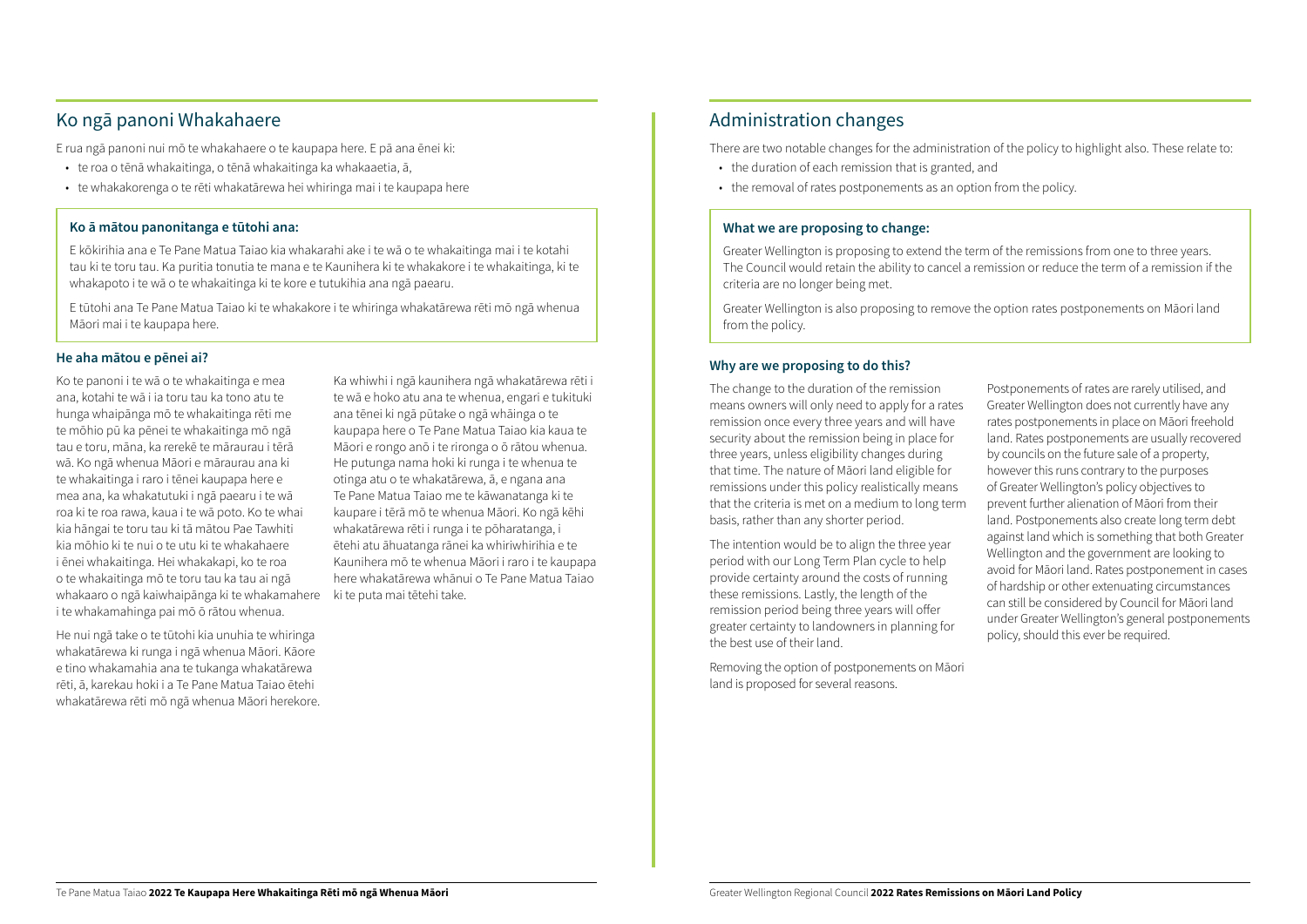Be sure to get your submission in before **5pm Monday 2 May 2022**. Submissions received after this point may be received at Council's discretion only and given the timeframes needed to finalise the policy before 30 June are unlikely to be accepted.

You choose how you have your say. We have prepared an easy online submission form that you can do on almost any device and almost anywhere you want. If the online survey isn't for you, feel free to email us your thoughts to [whenuamaori@gw.govt.nz](mailto:whenuamāori@gw.govt.nz) (Please don't forget to let us know if you want to speak to your submission too).

A submission form is provided with this document too, just fill it out and send it to us by:

#### **Email**

- **Post**
- [whenuamaori@gw.govt.nz](mailto:whenuam%C4%81ori%40gw.govt.nz?subject=)
- Whenua Māori c/o Greater Wellington Regional Council office PO Box 11646 Manners St, Wellington City, 6142
- **Drop it off at one of our offices:**
- 100 Cuba Street, Te Aro Wellington City, 6011
- 1056 Fergusson Drive Upper Hutt City, 5140
- 34 Chapel Street Masterton, 5840

**If you would like a hardcopy** of this document, please email [whenuamaori@gw.govt.nz](mailto:whenuamāori@gw.govt.nz) and tell us how many copies you want and where we should send it and we will them to you ASAP. Please let us know before **23 April 2022** to allow for delivery in time for you to make your submission.

*Remember the Revenue and Finance Policy is being consulted on too. [Click here to have your say](http://www.haveyoursay.gw.govt.nz/revenue-and-financing-policy)*

## E tono atu ana ki a koe kia Kōrero Mai

Me whakarite kia tuku atu i tō tono i mua i te **5pm Rāhina 2 o Haratua 2022**. Ko ngā tono ka tae tōmuri mai, mā te Kaunihera anake e whakatau mehemea ka pānuitia i runga i te here o te wā ki te whakaoti i te kaupapa here i mua i te 30 o Pipiri, me te whakapae kāore e whakaaetia.

Māu e whiriwhiri me pēwhea koe e kōrero mai. Kua whakaritea e mātou tētehi puka ā-ipurangi ngāwari e taea ana i runga i te nuinga o ngā hangarau, ā, ki hea kē atu. Mehemea kāore tēnei momo puka ā-ipurangi e pai ana ki a koe, tēnā, imēra mai ō whakaaro ki [whenuamaori@gw.govt.nz](mailto:whenuamāori@gw.govt.nz) (Kaua e wareware ki te kī mai mehemea e pīrangi ana koe ki te kōrero hoki ki tō pukapuka).

E tāpirihia ana hoki tētehi pukapuka hei mahi māu, ā, whakakīia, whakahokia ki tētehi o ēnei i raro nei:

#### **Email**

• [whenuamaori@gw.govt.nz](mailto:whenuam%C4%81ori%40gw.govt.nz?subject=)

#### **Post**

• Whenua Māori c/o Greater Wellington Regional Council office

PO Box 11646 Manners St,

Wellington City, 6142

#### **Drop it off at one of our offices:**

- 100 Cuba Street, Te Aro Wellington City, 6011
- 1056 Fergusson Drive Upper Hutt City, 5140
- 34 Chapel Street Masterton, 5840

**Ki te pīrangi koe ki tētehi tānga o tēnei pukapuka tonu,** tēnā, imēra [whenuamaori@gw.govt.nz](mailto:whenuamāori@gw.govt.nz) me ngā whakamārama mai kia hia ngā kape māu me te wāhi kia tukuna atu ai e mātou, ā, ka wawe tuku atu ki a koe ASAP. Whakapā mai **i mua i te 23 o Paengawhāwhā 2022** kia tae atu ki a koe ki te whakarite i tō pukapuka.

*Kaua e wareware kei te uiui hoki i te Kaupapa Here Revenue me Finance. [Pēhia ki konei](http://www.haveyoursay.gw.govt.nz/revenue-and-financing-policy)*

## We invite you to Have Your Say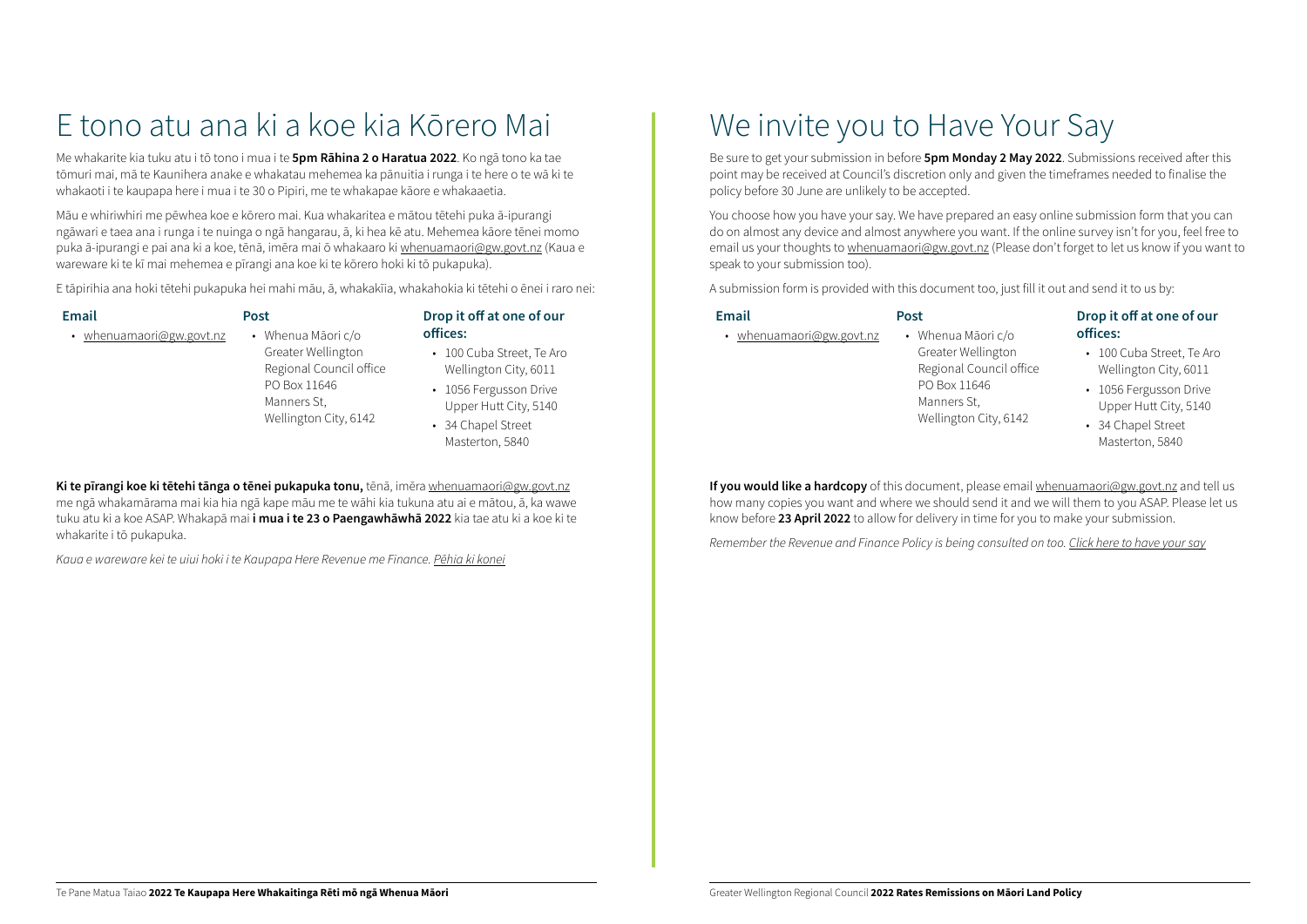## Submission form

All questions asked here are completely optional. You can answer as many or as few as you like. However, if you do wish to speak at a public hearing to your submission, please make sure you provide us with accurate contact information. This can be made in te reo Māori, New Zealand sign language or English. Please let us know early so we can arrange for a translator.

To do this online, please visit<https://www.haveyoursay.gw.govt.nz/maori-land-rates-remissions>

If you would like to ask any questions before making [whenuamaori@gw.govt.nz](mailto:whenuamāori@gw.govt.nz)

**Privacy statement:** The personal information collected from you during registration and in your submission is held securely by Greater Wellington. We use this information to develop and advise on the **Rates Remissions on Māori Land Policy** (including compiling statistical information) and to contact you about the process. Find out more about how we look after your privacy in our Privacy Statement here[:https://www.haveyoursay.gw.govt.nz/maori-land-rates-remissions](https://www.haveyoursay.gw.govt.nz/maori-land-rates-remissions)

| Name:                                                                                                                                                                         |                                            |                                                                                                                                                                               |                                     |
|-------------------------------------------------------------------------------------------------------------------------------------------------------------------------------|--------------------------------------------|-------------------------------------------------------------------------------------------------------------------------------------------------------------------------------|-------------------------------------|
| Organisation (if<br>applicable):                                                                                                                                              |                                            |                                                                                                                                                                               |                                     |
| Email:                                                                                                                                                                        |                                            | Phone:                                                                                                                                                                        |                                     |
| A little more about you:                                                                                                                                                      |                                            |                                                                                                                                                                               |                                     |
| What is your ethnicity?                                                                                                                                                       | Māori (mana<br>whenua)<br>Māori (mātāwaka) | NZ European<br>Pacific                                                                                                                                                        | Asia<br>Other                       |
| If you selected Māori (mana whenua), what are your iwi affiliations?                                                                                                          |                                            |                                                                                                                                                                               |                                     |
|                                                                                                                                                                               |                                            |                                                                                                                                                                               |                                     |
| If you selected Māori (mātāwaka), what are your iwi affiliations?                                                                                                             |                                            |                                                                                                                                                                               |                                     |
|                                                                                                                                                                               |                                            |                                                                                                                                                                               |                                     |
| Where in the region do<br>you live?                                                                                                                                           | Carterton<br>Kāpiti Coast<br>Lower Hutt    | $\Box$ Masterton<br>$\Box$ Porirua<br>$\Box$ South Wairarapa<br>I don't live in the Wellington Region<br>I don't live in the Wellington Region, but I have land in the region | Tararua<br>Upper Hutt<br>Wellington |
| Are you the owner of Māori freehold land, or acting on behalf of an organisation that collectively owns land<br>for the benefit of Māori? □ Yes □ No □ Other (please specify) |                                            |                                                                                                                                                                               |                                     |
|                                                                                                                                                                               |                                            |                                                                                                                                                                               |                                     |
|                                                                                                                                                                               |                                            |                                                                                                                                                                               |                                     |
| What kind of Māori land do you represent?<br>$\Box$ Māori freehold land $\Box$ Treaty settlement land $\Box$ Māori land in general title $\Box$ Marae                         |                                            |                                                                                                                                                                               |                                     |

## Pukatono

Katoa ngā pātai ki tēnei wāhanga, he whiringa. Māu e whiriwhiri ō whakautu ki te katoa, ki ētehi rānei. Engari, ki te pīrangi koe ki te kōrero mai ki tō tono ki te huinga tūmatanui, me homai koa ki a mātou ngā taipitopito whakapā atu tika. Reo Māori mai, kōrero ā-rotarota mai, reo Pākehā mai. Me mōata koa te whakamōhio mai kia taea e mātou tētehi kaiwhakawhiti te whakarite.

Ki te whakaoti mā te ipurangi, tēnā tirohia<https://www.haveyoursay.gw.govt.nz/maori-land-rates-remissions>

**Kīanga Tūmataiti:** Ko ngā taipitopito ā-tangata i kohia i a koe e whakauru ana, ā, ki roto hoki i tō tono ka puritia rawatia e Te Pane Matua Taiao. Ka whakamahia e mātou ēnei kōrero ki te whakatupu, ki te ārahi hoki i Te Kaupapa Here Whakaitinga Rēti mō ngā Whenua Māori (tae noa ki ngā mōhiohio tauanga) me te whakapā atu ki a koe e pā ana ki te tukanga. He whakamārama anō mō tō mātou tiaki i ō kōrero tūmataiti ki roto i tō mātou Kupu Matatapu ki konei[:https://www.haveyoursay.gw.govt.nz/maori-land-rates-remissions](https://www.haveyoursay.gw.govt.nz/maori-land-rates-remissions)

Mehemea he pātai āu i mua i te whakarite o tō tono, tēnā, whakapā mai, imēra [whenuamaori@gw.govt.nz](mailto:whenuamāori@gw.govt.nz)

| <u>witchdamaon@gw.gov</u>                                                                                                                                                   |                                                             |                                                              |                                                                      |
|-----------------------------------------------------------------------------------------------------------------------------------------------------------------------------|-------------------------------------------------------------|--------------------------------------------------------------|----------------------------------------------------------------------|
| Ingoa:                                                                                                                                                                      |                                                             |                                                              |                                                                      |
| Tōpūtanga (mehemea e                                                                                                                                                        |                                                             |                                                              |                                                                      |
| tika ana):                                                                                                                                                                  |                                                             |                                                              |                                                                      |
| Imēra:                                                                                                                                                                      |                                                             | Waea:                                                        |                                                                      |
| He taipitopito e pā ana ki a koe:                                                                                                                                           |                                                             |                                                              |                                                                      |
| Nō hea koe?                                                                                                                                                                 | Māori (mana<br>whenua)<br>Māori (mātāwaka)                  | NZ European<br>Pacific                                       | Asia<br>Other                                                        |
| Mehemea i kīia, he Māori (mana whenua), ko wai rā ō iwi?                                                                                                                    |                                                             |                                                              |                                                                      |
|                                                                                                                                                                             |                                                             |                                                              |                                                                      |
| Mehemea i kīja, he Māori (mātāwaka), ko wai rā ō iwi?                                                                                                                       |                                                             |                                                              |                                                                      |
|                                                                                                                                                                             |                                                             |                                                              |                                                                      |
| E noho ana koe ki hea?                                                                                                                                                      | Carterton<br>Kāpiti Coast<br>Lower Hutt                     | Masterton<br>$\Box$<br>Porirua<br>South Wairarapa<br>$\perp$ | Tararua<br>Upper Hutt<br>Wellington                                  |
|                                                                                                                                                                             |                                                             | Kãore au e noho ki te rohe o Pōneke                          | Kāore au e noho ki te rohe o Pōneke, engari he whenua ōku ki te rohe |
| He kaiwhaipānga koe o te whenua Māori herekore, he kaitiaki tōpū rānei e whaipānga ana ki te<br>whenua mō te Māori te take? □ Āe □ Kāo □ He tūnga anō? (whakamāramatia mai) |                                                             |                                                              |                                                                      |
|                                                                                                                                                                             |                                                             |                                                              |                                                                      |
| He aha te momo whenua<br>Māori i a koe?                                                                                                                                     | □ Whenua Māori Herekore<br>$\Box$ Whenua whakataunga Tiriti | Marae                                                        | □ Whenua Māori Taitara Whānui                                        |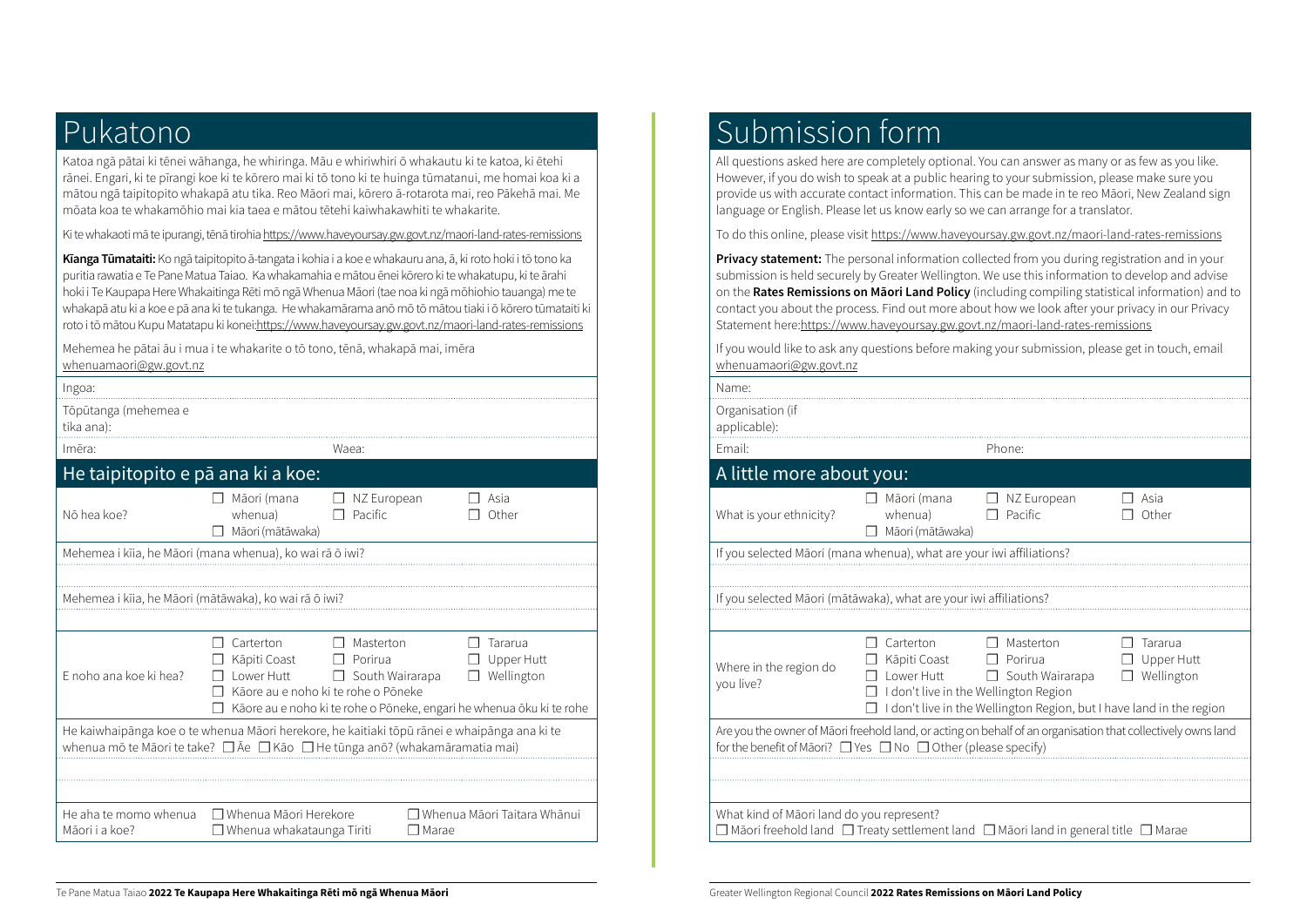Te Pane Matua Taiao **2022 Te Kaupapa Here Whakaitinga Rēti mō ngā Whenua Māori** Greater Wellington Regional Council **2022 Rates Remissions on Māori Land Policy**

|  | Speaking to your submission: |  |
|--|------------------------------|--|

Public hearings for the Rates Remissions on Māori Land Policy review are **expected to take place between 17-19 May 2022**, however dates, times and locations of the hearings are not expected to be confirmed until near the end of the consultation period. If you select "yes" now, you are free to change your mind later once we reach out to confirm with you your speaking time.

❒ Yes ❒ No

Do you want to speak to in support of your submission? ❒ Yes ❒ No *(If no boxes are ticked, we'll assume you don't want to be heard)* About the proposals: Do you support the proposed inclusion of "Māori freehold land converted to general title under the Māori Affairs Amendment Act 1967" as eligible land under the policy? Please comment: Do you support the proposed inclusion of "Treaty settlement land" as bo you support the proposed inclusion of the aty settlement land as  $\Box$  Yes  $\Box$  No eligible land under the policy? Please comment: Do you support the proposed inclusion of "Land in general title  $\Box$  Yes  $\Box$  No collectively owned by Māori" as eligible land under the policy? Please comment: Do you support the proposed inclusion of "Māori land in general title Do you support the proposed inclusion of Maon tand in general title  $\Box$  Yes  $\Box$  No under development" as eligible land under the policy? Please comment:

E tautoko ana koe kia uru atu "Ngā whenua whakataunga Tiriti" hei U tautoko ana koe kia uru atu livga wilenua wilakataunga 11110. Hereala → □ Āe □ Kāo

### Ko te kōrero mai ki tō tono:

E whakapae ana ka tū ngā huinga tūmatanui ki te arotake i te Kaupapa Here Whakaitinga Rēti mō ngā Whenua Māori hei te **17-19 o Haratua 2022**, engari ko ngā rangi, ngā wā me ngā wāhi o ngā huinga ka whakapūmautia i te mutunga haere o te wā uiuinga. Mehemea e kī ana koe "āe" ināianei, e wātea ana koe ki te tīni i ō whakaaro i te wā ka whakapā atu mātou ki a koe mō tō wā tū.

E pīrangi ana koe ki te kōrero mai ki tō tono? ❒ Āe ❒ Kāo *(Mehemea kāore e tohu mai, ka whakaarotia e mātou kāore koe e tū)*

### Mō ngā tūtohinga:

E tautoko ana koe kia uru atu "Ngā Whenua Māori Herekore i whakawhiti ki te taitara whānui i raro i te Ture Māori Affairs Amendment 1967" hei whenua □ Āe Kāo māraurau i raro i tēnei kaupapa here?

He kupu āu:

He kupu āu:

E tautoko ana koe kia uru atu "Ngā Whenua Māori nō te Māori e mau nei i te taitara whānui" hei whenua māraurau i raro i tēnei kaupapa here? ❒ Āe ❒ Kāo

He kupu āu:

E tautoko ana koe kia uru atu "Ngā whenua Māori taitara whānui e whakatupuria ana" hei whenua māraurau i raro i tēnei kaupapa here? ❒ Āe ❒ Kāo

He kupu āu: